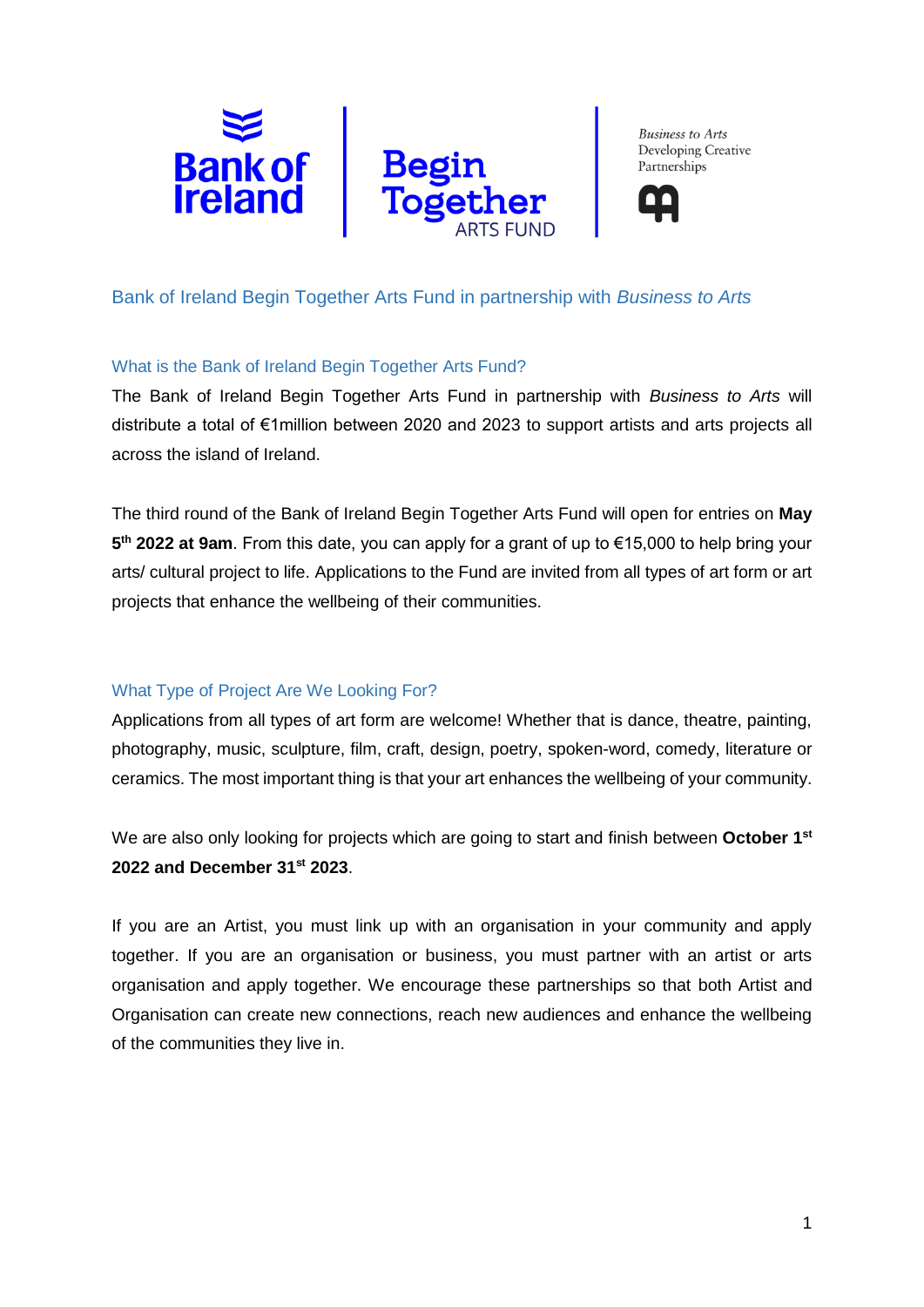





#### Who is Eligible to Apply?

- Only applications with projects happening in the Republic of Ireland or Northern Ireland are eligible. Applicants must select the county where the project takes place or has the greatest impact (e.g. the county the applicant lives in, county where the artwork / project will take place, or the county most relevant to the project)
- Projects with a global audience are eligible, provided that the majority of the project team (artists / partner organisation / project participants) are based on the island of Ireland.
- Applicants must be aged 18 or older.
- For this third round, only projects that plan to take place between **October 1 st 2022 and December 31st 2023** are eligible.
- Applications must involve an artist or a group of artists working with a partner organisation (e.g. a venue or event, arts organisation, community organisation or another funding agency)
- Applications that involve working with vulnerable audiences/participants must have up-to-date Garda vetting / valid Access NI certificate.
- Appropriate public liability insurance (and any other insurance required) must be secured.
- Grants made to successful applicants will be paid to the lead applicant, who must have a bank account in the Republic of Ireland or Northern Ireland.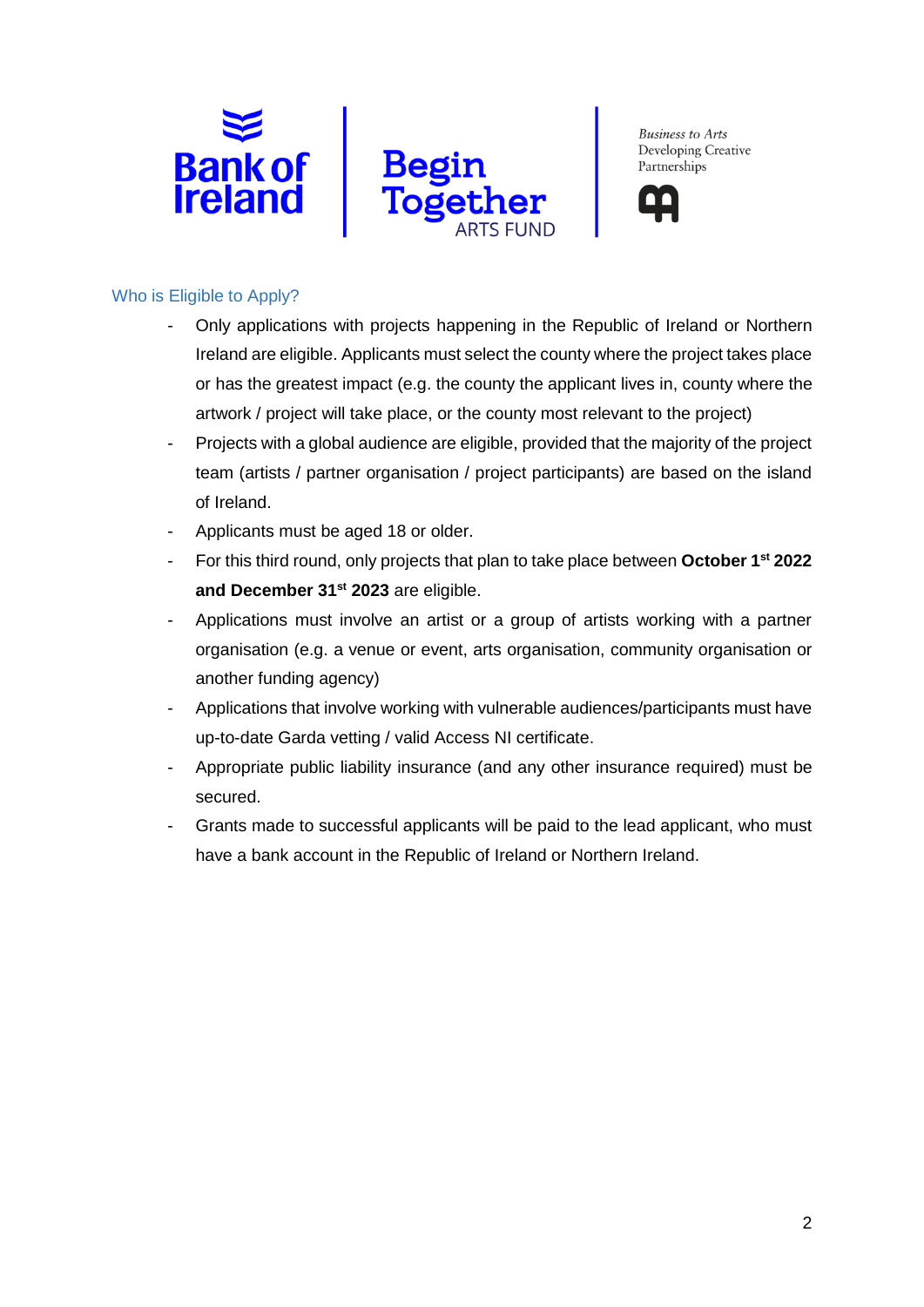



#### How to Apply:

- Applications will be open from **May 5th 2022 at 9:00am until June 23rd 2022, at 5:00pm**.
- You can apply online through our dedicated portal.
- You will be asked questions like:
	- Experience of the artist(s).
	- **Experience and profile of partner organisation.**
	- Commitment (e.g. financial and other resources) to the application by the partner organisation or other funding agencies.
	- Financial and operational viability of the application, including:
		- appropriate artist(s) fees applied and materials costs.
		- appropriate fees to any other third-parties involved (e.g. technical support).
		- How you allocate the funding to each part of your budget
	- How you plan to evaluate the success of the project
	- Description of how the project will reach and engage an audience(s) and / or participant(s).
	- **EXE** Description of how the project may enhance the wellbeing of the communities and audiences involved.
- Please include as much information as possible such as images, video, supporting documents and links to any websites or socials.
- An application can be submitted by either the artist or the partner organisation, provided there is a commitment to the project from the other partner.
- Within the application the artist and partner organisation must agree to a statement of commitment to the project. If a project is selected for funding, at that point the artist and partner organisation will be required to submit a signed letter of commitment.
- Only one application can be submitted by an individual artist, but an artist can be associated with a second application if they are part of a group of artists / collective.
- An artist associated with more than two applications may be disqualified.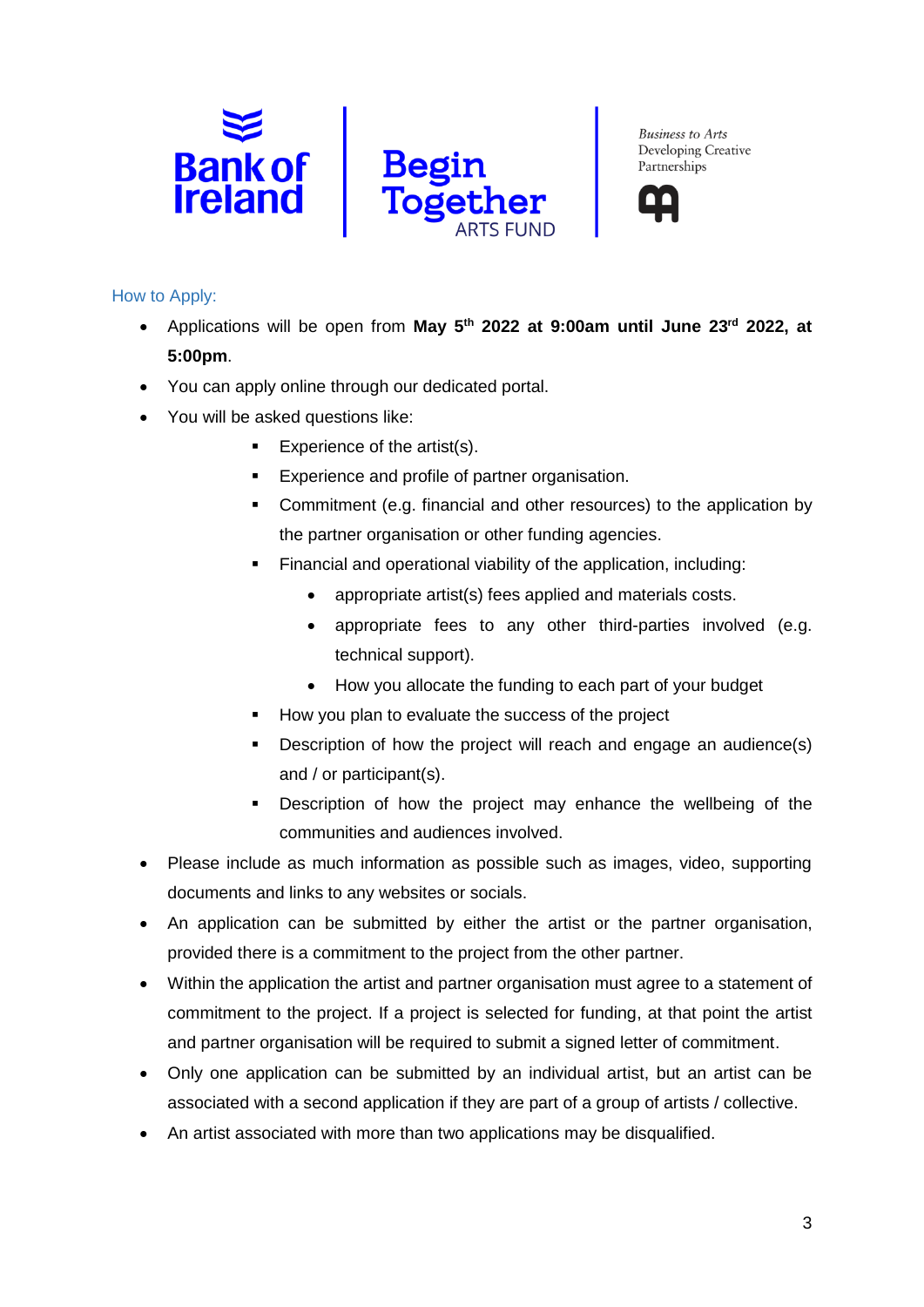



• Partner organisations are permitted to submit a maximum of one application. A partner organisation associated with more than one application may be disqualified.

## How much are the Grants?

- The grants will be between €5,000 and €15,000 (or the sterling equivalent if your project is based in Northern Ireland).
- You can apply for a grant which covers all of your costs, or you can apply for a grant which covers part of your costs.
- If you want to apply for a grant which covers only part of your costs, you must prove to us that you have secured additional funding which will allow your project to be completed.

## What Happens After I Apply?

- After applications close on June 23<sup>rd</sup> at 5.00pm, we will process all the applications and a panel of judges will review all the eligible applications.
- The panel of judges are made up of a representative of *Business to Arts*, two representatives of Bank of Ireland and two external guests including a multidisciplinary arts programmer and an artist.
- Unfortunately, their decisions are final and we do not offer an appeals process.
- We will notify all successful applicants by **August 31st 2022.**
- We will also notify everyone who was unsuccessful by **August 31st 2022**, however, because of the high amount of applications we receive, we will not be able to give feedback about your application.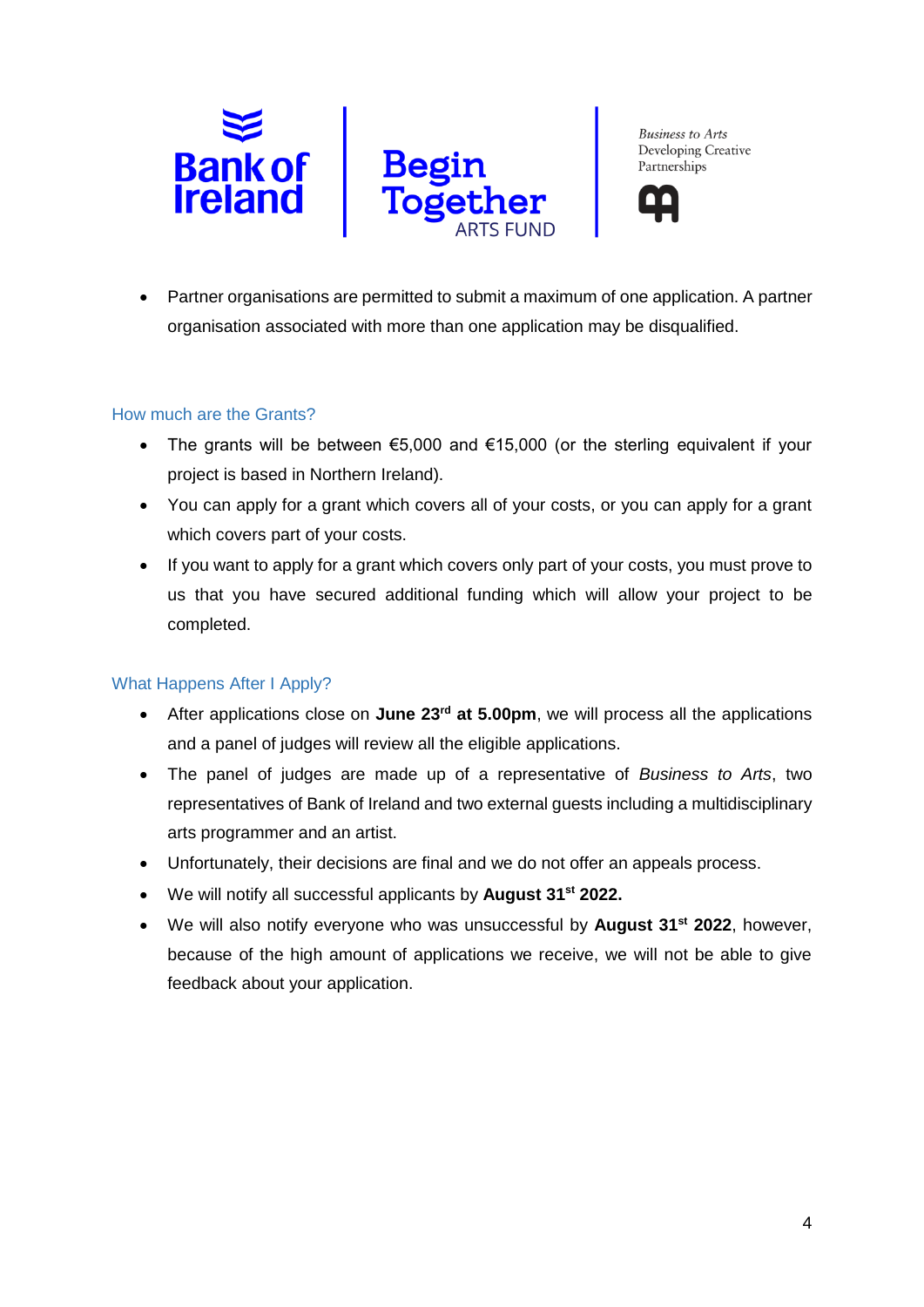





#### **The Fund will support:**

- Existing artwork(s) / arts project(s) that enhance the wellbeing of their communities
- New artwork(s) / arts project(s) that have enhanced wellbeing/ new connections
- Applications that are delivered by or involve professional artists. A professional artist is defined as an artist who:
	- o has specialized training in the artistic field (not necessarily in academic institutions)
	- $\circ$  is recognised as a professional by their peers (artists working in the same artistic tradition)
	- o is committed to devoting more time to artistic activity, if possible financially
	- o may have a history of public presentation or publication
- Applications that involve a partner organisation (e.g. a venue or event, arts organisation, community/voluntary organisation or another funding agency/organisation)
- Applications that demonstrate audience or community engagement
- Applications that have appropriate fees for the professional artists involved
- Applications that aim to engage with an audience or participants
- Applications that involve projects that will take place between **October 2022 and December 2023**

# **The Fund will not provide support for projects / organisations based outside of the island of Ireland or for any of the following:**

- General fundraising appeals
- Completed projects
- Repayment of debt
- Rent of permanent premises
- Tuition or course fees
- Capital Projects purchase of buildings, land, vehicles or other large fixed assets
- Partner organisation staff salaries